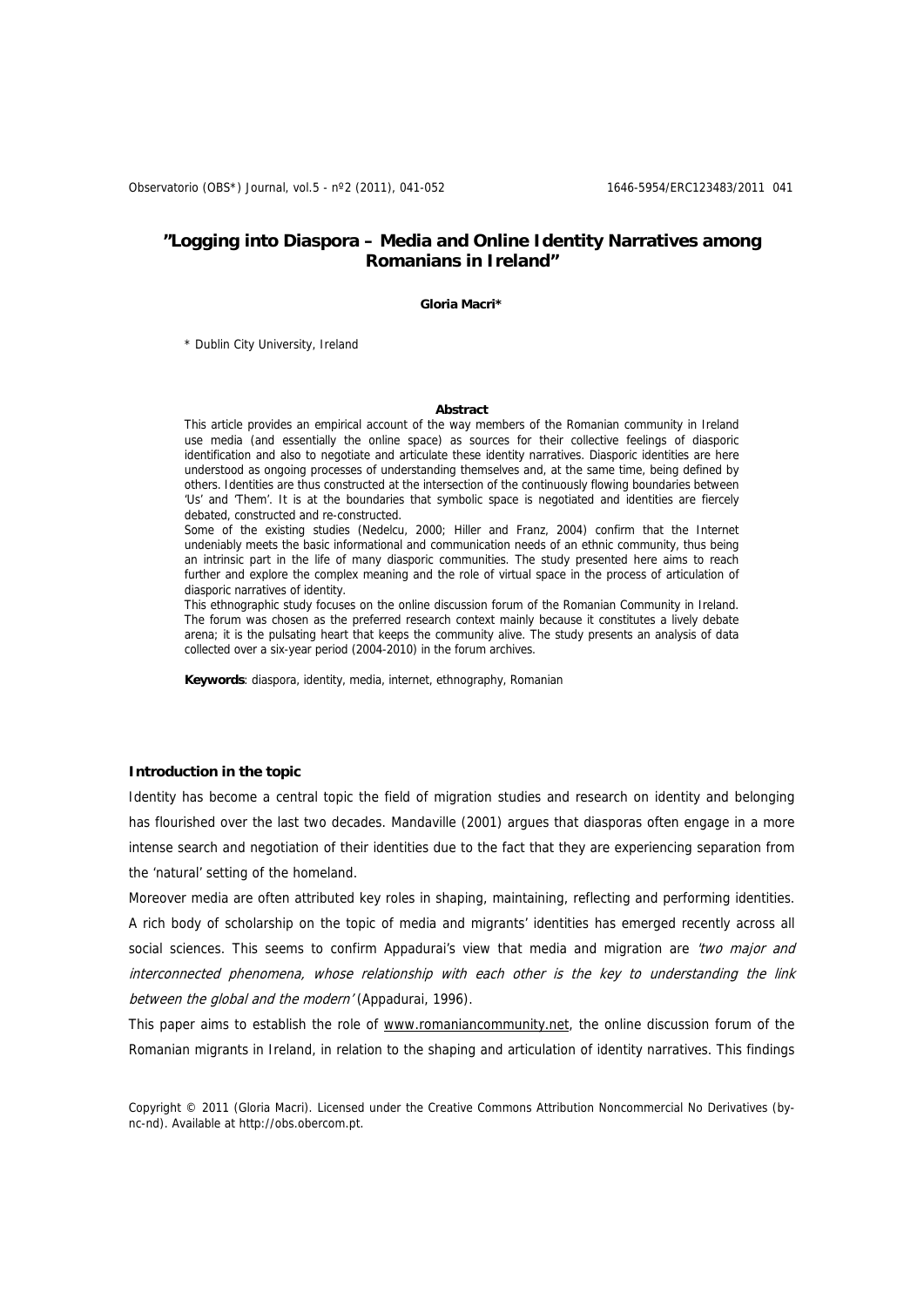presented in this article are part of my wider PhD research which maps the identity discourses of the Romanian diaspora in Ireland and highlights the role of media in the process of negotiation and articulation of these identities. The paper also provides an insight into the diverse media diet of Romanians in Ireland.

#### **2. Methodology**

Identity and belonging are dynamic processes that can hardly be quantified and measured through a quantitative approach without the risk of over-simplifying the two concepts. Hence, in the field of diasporic, ethnic or migrant identities and identifications, most studies tend to indicate a strong preference for qualitative methodologies.

Moreover, understanding the identity discourse(s) of a community as a collective and continuous process of negotiation and re-negotiation would require a long-term immersion into the life of that particular community. Ethnographic research seems thus to fit best with the objectives of this research mainly due to the fact that it allows the researcher to grasp the complete picture of a particular community and to understand the meanings which the community associates to their social world (Bryman, 2001).

In the case of the Romanian communities abroad there is a dearth of studies in relation to their narratives of identity and their media use. Hence, this research is mainly exploratory and thus, it avoids positing a priori a strong causal relation between media consumption and identities. By adopting a qualitative research methodology, I aim at understanding the identity narratives of the Romanian migrants in Ireland and also comprehend the process through which these identities are constructed, in particular in relation to media.

Various studies have shown that the online space plays a key role for diasporas (Chan, 2005; Elias et al., 2007). In particular for the Romanian community in Ireland, the internet and essentially the online discussion forum of the Romanian Community in Ireland (RCI) constitutes the centrepiece of the community life.

The forum is a rich source of information about Romanians as a community, the ways in which they see themselves and others. It allows access to information over a long time-span (2004-2010), thus including many key moments in the life of the community. Another important aspect is that on the forum, identity unfolds naturally, like in everyday life, through stories and experiences, without answers being prompted by specific questions.

Adopting Christine Hine's concept of **'**virtual ethnography' (Hine, 2000), this is a study of how users of an online discussion forum experience this technology and make use of it to articulate and negotiate their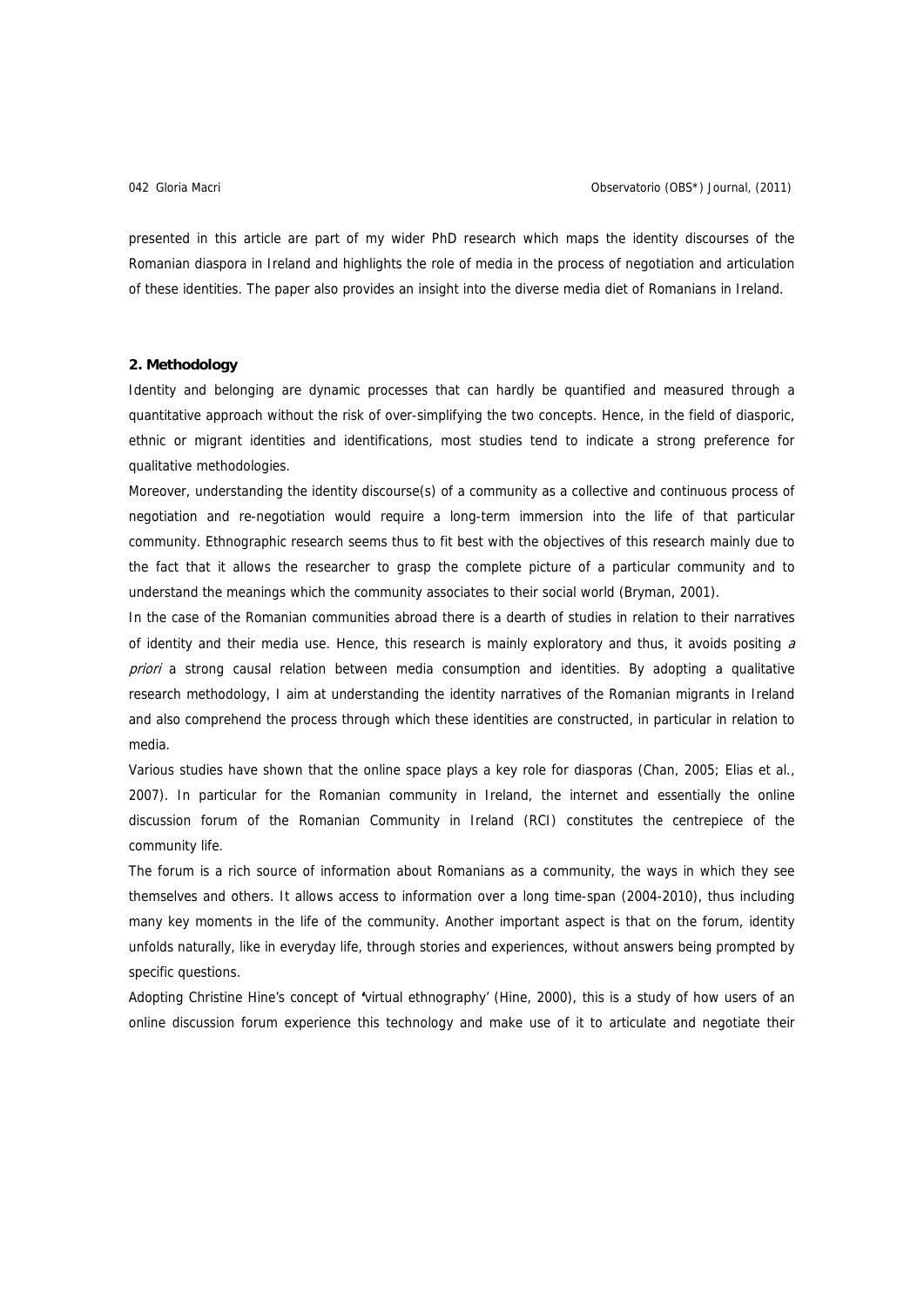identities. Participant observation and content analysis have been used to examine the messages posted on forum and their meaning in relation to the topic studied

Thus, data presented in this paper runs over a period of more than six years (2004-2010), totalling a number of 2,227 discussion threads and 25,[1](#page-2-0)51 posts<sup>1</sup>. This is particularly useful for the analysis as it includes many key moments in the life of the Romanian community in Ireland (RCI), such as Romanians becoming EU citizens (January 1<sup>st</sup> 2007), the Irish Citizenship referendum (June 2004) etc. and the implications that these contexts have had on the pattern of settlement, integration and identity strategies.

# **3. Media, diasporas and identity**

There is a vast body of scholarship pertaining to media and migration. While some studies focused on the media diet of migrants and ethnic minorities, others stressed out the engagement of diasporas and ethnic minorities in the production of their own media.

It has been argued that media consumption and production could give us important clues about the degree of integration of minority groups into the host society. By wanting to connect to their 'homeland' and its culture, migrants have sometimes been assumed to remain loyal to another state. According to Deuze (2006) some policymakers perceive that the growing popularity of ethnic minority media will eventually disrupt the fabric society (: 266). Evidence however seems to indicate that diasporas rarely consume only 'media from home' and the diversity of their media diet is sometimes dismissed by researchers.

## Media consumption

A complete picture of the media consumption patterns of Romanians in Ireland cannot be constructed solely from information available on the forum. However, interesting insights have emerged while looking closely at the forum discussions and at the 'media talk' which takes place online.

The forum participants seem use a great variety of media, both in terms of sources (media from homeland, Irish as well as foreign media) and also in relation to the medium (video, radio, written press, etc.).

Many forum discussion threads have started as a reaction to news presented in the media. This is particularly the case for news about the political and economic crises; news about Romanians making the headlines in Irish, British or other foreign media; news about updates to the immigration legislation, etc.

**Media 'from home'** are consumed by the forum users mainly in order to keep in contact with what happens in the homeland (politically, economically, socially and culturally) and also to keep an eye on what takes place in other Romanian diasporas. Many Romanian newspapers have entire sections dedicated to

<span id="page-2-0"></span> $1$  Counted on May 31st 2010.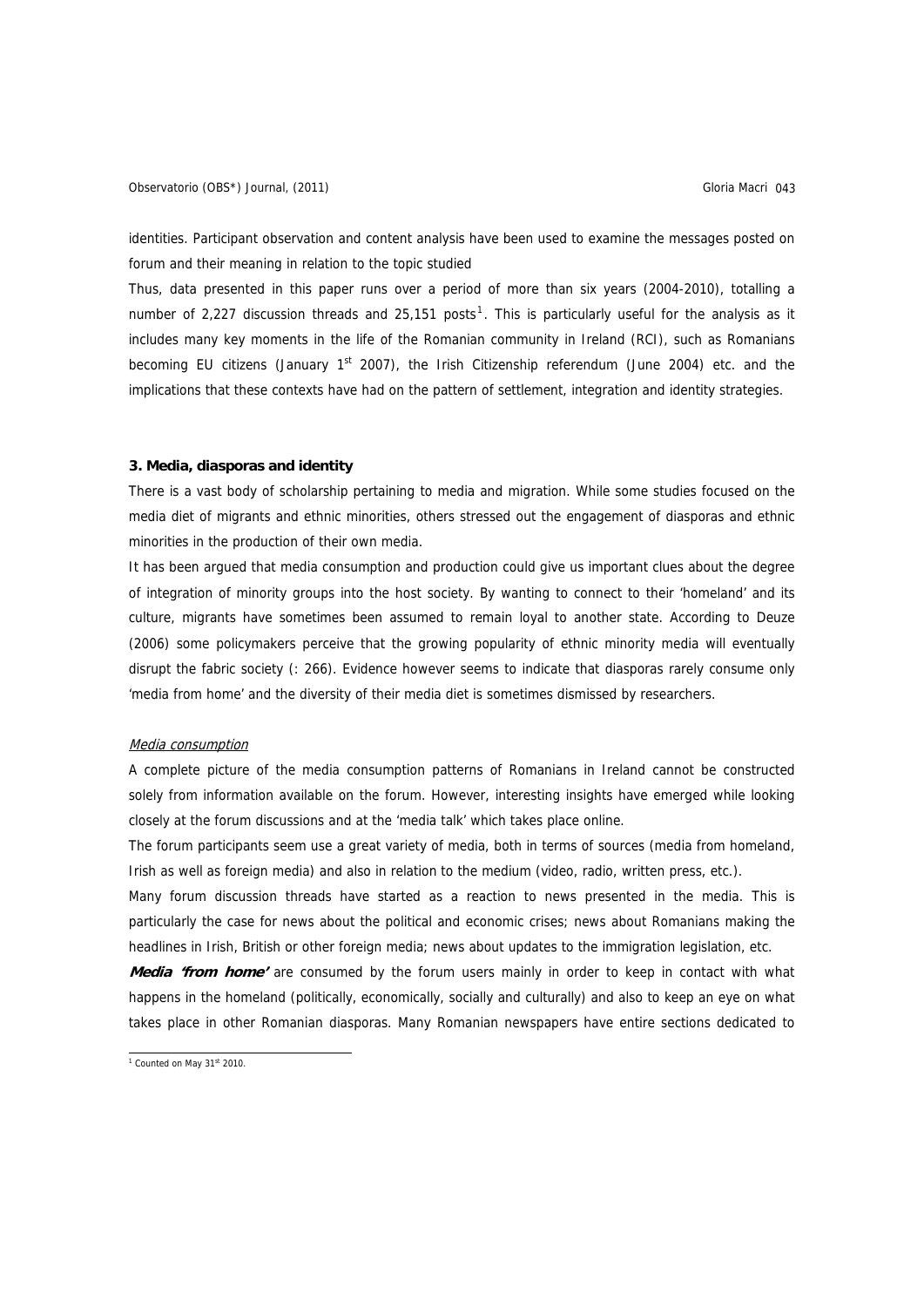news from/about Romanian diasporic communities. In addition, many TV and radio stations occasionally discuss in their shows issues pertaining to Romanian migrants living abroad.

It is interesting to note however that not all forum participants are content when engaging with 'media from home'. Some users for example mention that they deliberately try to isolate themselves from Romanian media. This, they argue, is mainly because the realities presented by homeland media are much too painful and disappointing (especially around the time of the general elections when the country's problems are brought to the surface). For some forum participants this self-imposed 'exile' from Romanian media translates into a refusal to access Romanian TV or radio by the means of satellite dishes or even to watch Romanian TV/listen to radio online. In spite of their symbolic protest against Romanian media, many of these forum members paradoxically seem to be very informed about 'what happens at home' and this comes mainly as a result of continuing to 'take a peek' online at Romanian newspapers content.

**Irish media** are also extensively mentioned by the users of the Romanian forum. Almost all newspapers, radio and TV channels have been cited (countless times) and the meanings of the news have been analysed and negotiated in the online space. The topics that seem to be of most interest are: the current state of the Irish economy and the country's political affairs (budget cuts, recession and prices, elections etc.); the updates to the immigration legislation (i.e. change in work permit regulations<sup>[2](#page-3-0)</sup>); citizenship information and requirements; and, last but not least, news and feature reports about (Romanian) migrants and the Irish attitudes towards migration.

Besides Romanian and Irish media, many other sources of information from **foreign media** are also used. This refers mainly to media from the United Kingdom (BBC, The Times, The Independent, The Telegraph, The Guardian, Sky News etc.), French (Le Figaro, Le Monde, etc.), German (Deutsche Welle, Die Presse), American (NY times, The Daily Show), Russian (Pravda), European media sources [\(http://ec.europa.eu/,](http://ec.europa.eu/) [http://euobserver.com/\)](http://euobserver.com/) and many other sources.

Accessing information from this diverse range of media sources allows the forum users to get a broader picture of the world political and economic sphere and also to take the pulse of the image of Romania and Romanians in the world. Thus they are able to make comparisons and to draw conclusions about which countries tend to be more welcoming or, on the contrary, more discriminatory towards migrants in general (and, of course, towards Romanian migrants in particular).

While analysing empirical data, another interesting finding emerged in relation to the media use by Romanians on the forum. As the concept of hyphenated identities becomes more and more used in the social sciences to delineate the possibility of co-existence (rather than self-exclusion) of more alternative ethnic identities (e.g. Chinese-American, Indian-British etc.), a similar trend can be discovered in the field

<span id="page-3-0"></span> 2 Even after January 2007 when they became EU citizens, many Romanians and Bulgarians are still required to have a valid work permit in order to work in Ireland.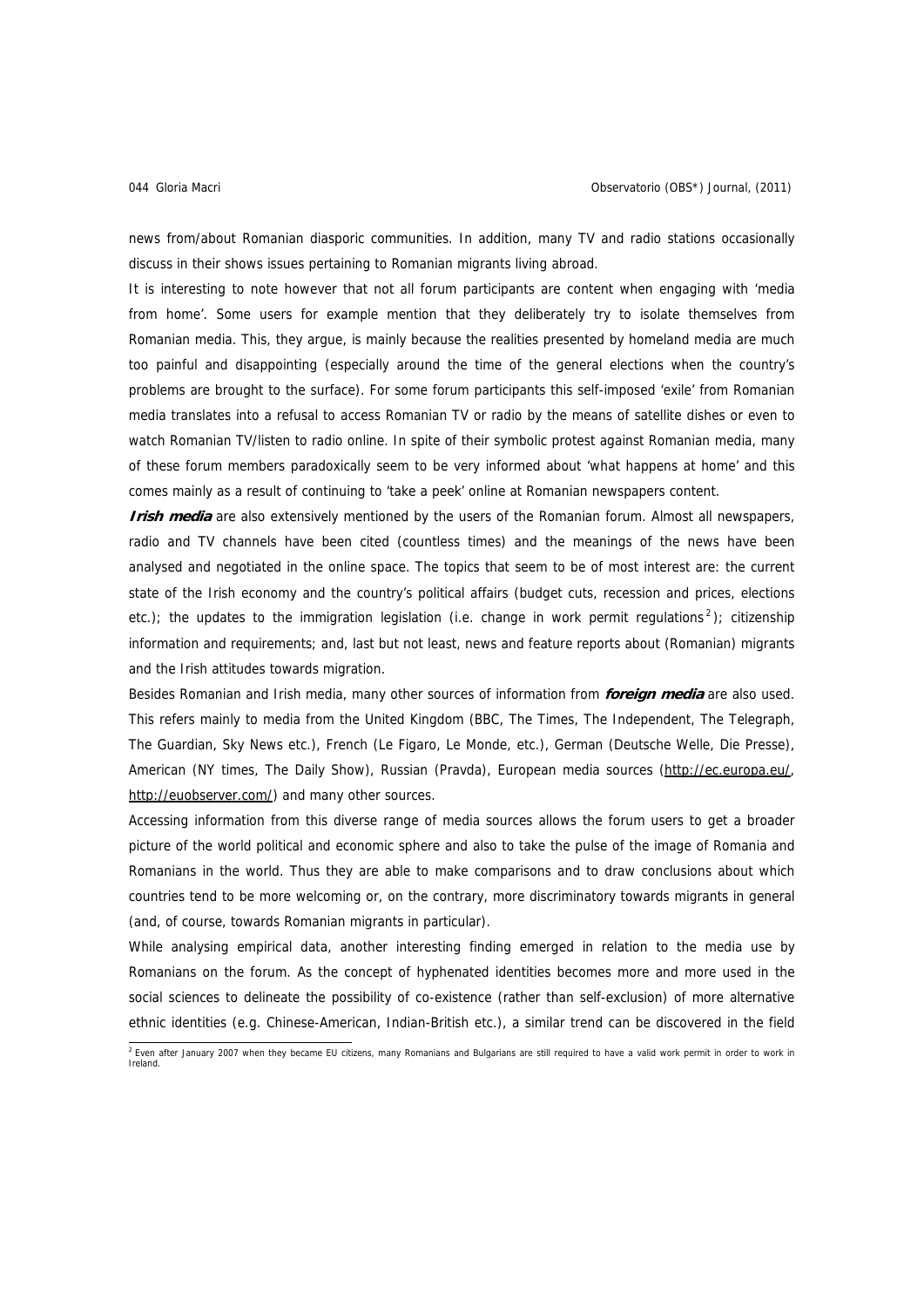of media studies as some Romanians on the forum use 'hyphenated' media sources: thus several forum participants seem to prefer using English-language news websites which are produced and hosted in Romania (e.g. [www.dailynews.ro](http://www.dailynews.ro/)), European news websites which have a Romanian emphasis (e.g. [www.europeana.ro,](http://www.europeana.ro/) BBC Romania etc.), and many other similar examples.

Findings presented so far seem to point to the fact that the use of such a varied array of media sources generally emphasises the diverse information needs of the forum users. Romanians online appear to be interested equally in Romanian and Irish affairs, but also international events. Moreover Romanian migrants on the forum seem to prefer using different sources of information in order to cross-check the same piece of news from more than one source.

In conclusion, if we insist on identifying a link between media consumption patterns and the level of integration (or alternatively segregation), this pastiche of media sources that Romanians online use could only indicate a rather fluid and hybrid sense of diasporic identification, rather than suggesting a blind allegiance to either the homeland or the host society. We can thus conclude that **the forum constitutes a platform where media contents from different sources are brought together and discussed while the meanings associated to these messages are collectively constructed.** 

#### Access to media and the Internet

Romanians on the forum rely greatly on the available online media content (newspapers, TV and radio online streaming etc.) in their forum discussions. This is in spite of the fact that almost all forum users have access to the main Irish and British TV and radio channels and some even have access to transnational television channels via satellite.

The key to understanding their preference for online content lies in the pattern of interactions between the forum members: when users start a debate over a certain topic emerging from the media, they feel compelled to ensure that the topic is well-know to the other forum participants. Thus, they provide weblinks where everybody can access the material before engaging in commenting the news.

This represents an interesting situation as the internet becomes a key tool that Romanians use to satisfy almost all of their media needs. Hence, **the internet (and in particular the forum) becomes a medium that seems to blur the boundaries between written, audio and visual media and blends together the varied media sources**.

#### Media representation

Another particularly important topic in the media and migration scholarship looks at the representation of migrants and ethnic minorities in the mass media. Much of the existing scholarship seems to conclude that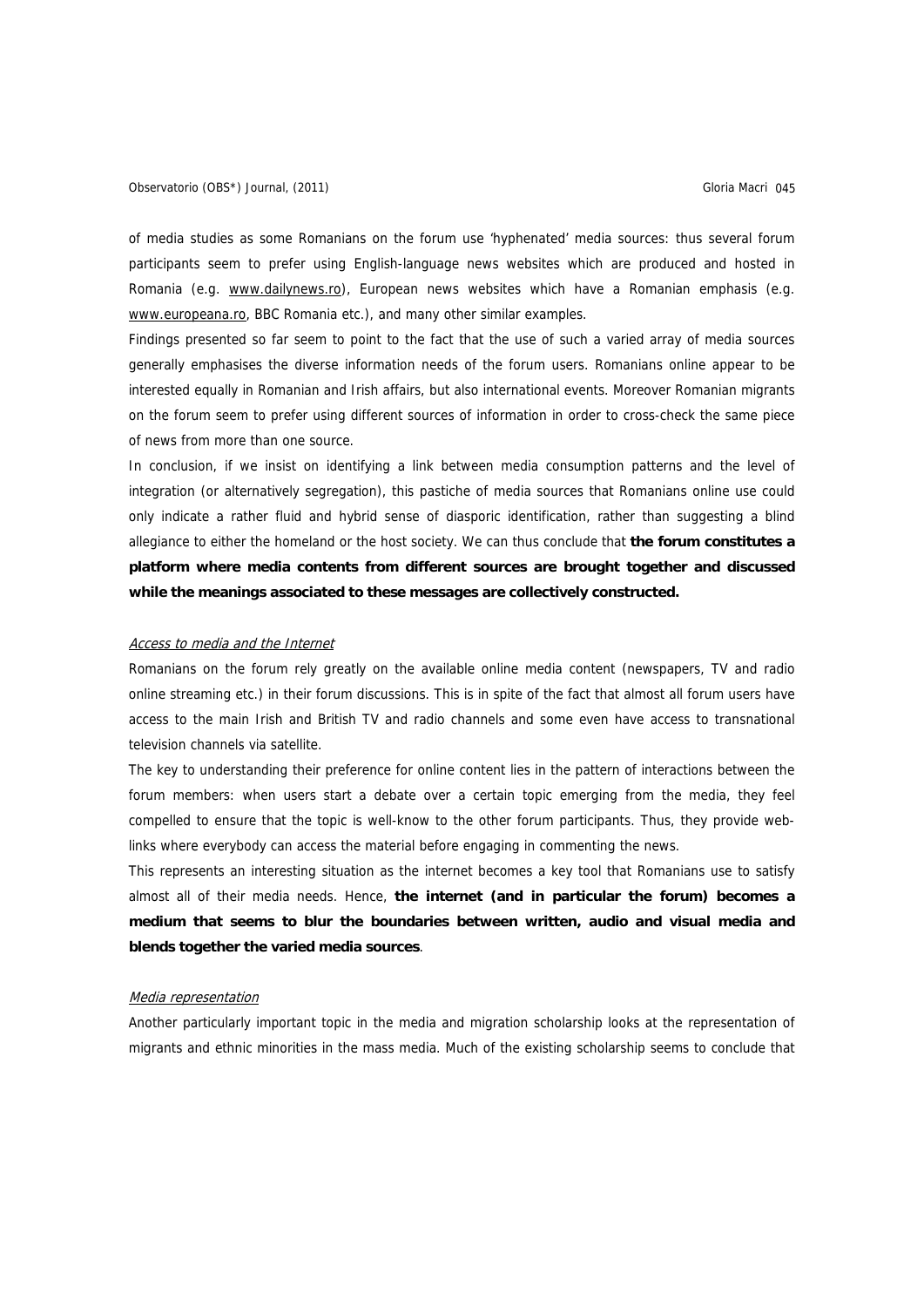media continue to operate a racist discourse even though often publicly they commit the 'to the ideals and practices of an inclusive multi-ethnic, multicultural society' (Cottle, 2000: 3).

Some forum participants feel that the 'media lynching' of Romania and Romanians is now 'a thing of the past'. They argue that foreign media seem to have generally abandoned their almost ritualistic reports about Romania as the land of orphanages and abused children. This however represents the opinions of only a very small minority of the online group.

Many other forum users felt that discriminatory images still persist in mainstream media through the continuous associations of all Romanians with criminality, begging and poverty as well as many other harmful labels, both in the Irish as well as the international media:

'[They show] prostitutes, […] Ceausescu and the People's House, ATM thieves and everything that is wrong with our recent history. I am not denying that these problems exist […] but I suspect there is a more subtle cause for this attack (M19, male)

Also the forum members argue that there seems to be a journalistic ritual to use the two terms 'Rroma' (gypsies) and 'Romanians' interchangeably. Further, the forum participants feel that the 'confusion' between 'us' and 'them' (i.e. Romanians vs. gypsies) is the main source of the stigma associated to the image of Romania and 'being Romanian'. Speaking about one article published in the British newspaper 'The Mirror' one forum user complains:

'[After they described in yesterday's paper what the gypsy/rroma delinquents did] the next day there was another article in The Mirror on the same topic and the word 'RROMA' was simply transformed into 'a gang of ROMANIANS'. So in the end all the blame falls on us like always. We already have this hard-to-shake-of label which is stuck on to our foreheads […]' (M26, male)

Besides their usual 'chase for the sensational', forum participants point out to the fact that foreign media tend to use Romanians as scapegoats for all the negative crimes which are committed, as well as the failure of the governments to point out the lucrative effects of migration. Thus, all the evils in one society are imputed on the migrant population (e.g. pressure on the health and educational system etc.). Moreover, many forum members feel that there is a targeted campaign against Romanians in the media and to the extreme, some even seem to suspect that there are very well-hidden secret agendas which many of the powerful media agencies have to carry out (e.g. discrediting Romania as a country and its citizens).

Demeaning representations in the media are expected by the participants to the online forum to have strong negative effects in the long term. The forum members indicate that the key problem with negative representations is that these repeated (and over-exaggerated) correlations between Romanians and criminality are expected to eventually create permanent associations in people's minds between 'being Romanian' and 'being a criminal' (thief, rapist, killer etc.). In the forum users' views, these constant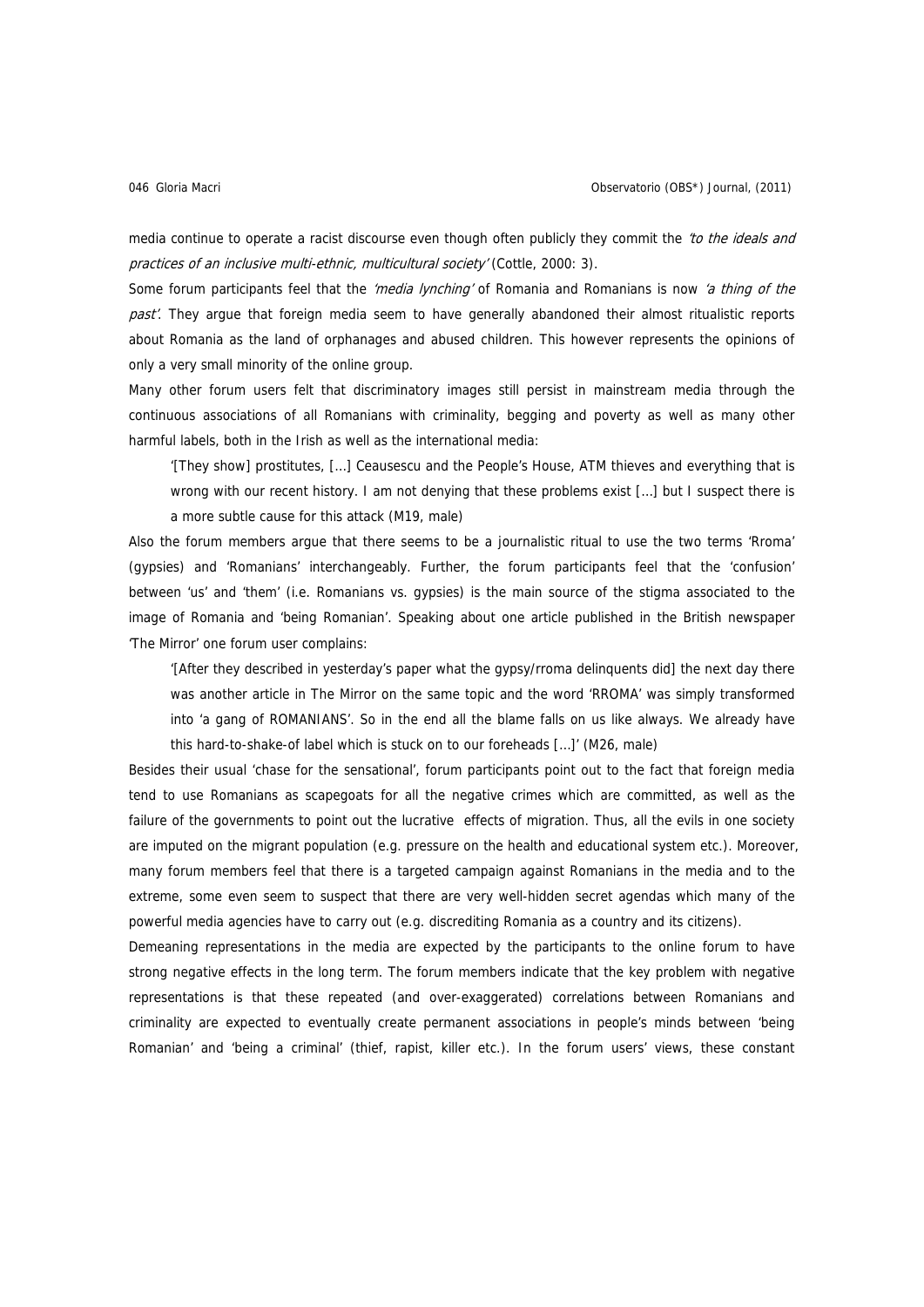negative representations of Romanians in the media also make it very hard to get any positive representations of Romanians and Romania in the media, since media will lose credibility if they praise the same group which was vilified just days before.

One of the most surprising research findings is that many forum participants sense that the worst type of discrimination does not necessarily occur in the foreign media content, but rather in the Romanian media. In their view, Romanian journalists select only news that reinforce a sense of worthlessness and inferiority about being Romanian: migrants are many times referred to as 'strawberry pickers'<sup>[3](#page-6-0)</sup> regardless of their social status and educational background. Moreover, Romanian media is also criticised by the forum users for its tendency to over-report the negative actions of Romanians abroad in comparison with the positive ones. Thus, the stigma and sense of inferiority associated to the Romanian identity becomes even more deeply embedded in their sense of who they are.

Many of these negative representations are considered by the forum participants to be outside of the space of control of the Romanian diasporic communities. However it is interesting to analyse the forum users' reactions and opinions in the several occasions when the Romanian Community in Ireland (RCI) was given the opportunity to voice its issues and concerns on Irish TV, radio and newspapers.

The general views expressed on the forum are rather critical of the quality of participation and appearance of the RCI community leaders and its representatives in the Irish media. Many of the forum participants argue that these occasions have been 'wasted' as the representatives have not been properly 'exploited' these rare chances to get media coverage and to use these occasions for improving the image of the Romanian community in Ireland.

On the one hand the RCI representatives are criticised by the forum users for insufficiently preparing their answers before appearing on these shows. Thus, instead of providing clear and 'right-to-the-point' answers to the journalists' questions, the community representatives have engaged in long and unclear answers which eventually have left too much room for confusions and misunderstandings (in addition many of these long interventions had to be truncated post-production in order to fit the allocated time slots, thus adding even more to the lack of clarity). However, some of the forum participants agree that these situations are somewhat normal given the community leaders' lack of experience in speaking in public and mainly dealing with the media representatives. This lack of experience leaves the community representatives vulnerable and easy to manipulate into saying the things that the journalist wants them to say.

In many situations, the forum participants' reacted promptly to condemn the negative representations of Romanians in the media. However, very few users can envisage efficient strategies to counter such negative portrayals. In their view neither the Romanian government, the Romanian Community in Ireland

<span id="page-6-0"></span> 3 This phrase originated in the 1990s when many Romanians (especially from the country-side) were obtaining short-term work permits for Spain and Italy for seasonal jobs in agriculture (in particular strawberry-picking).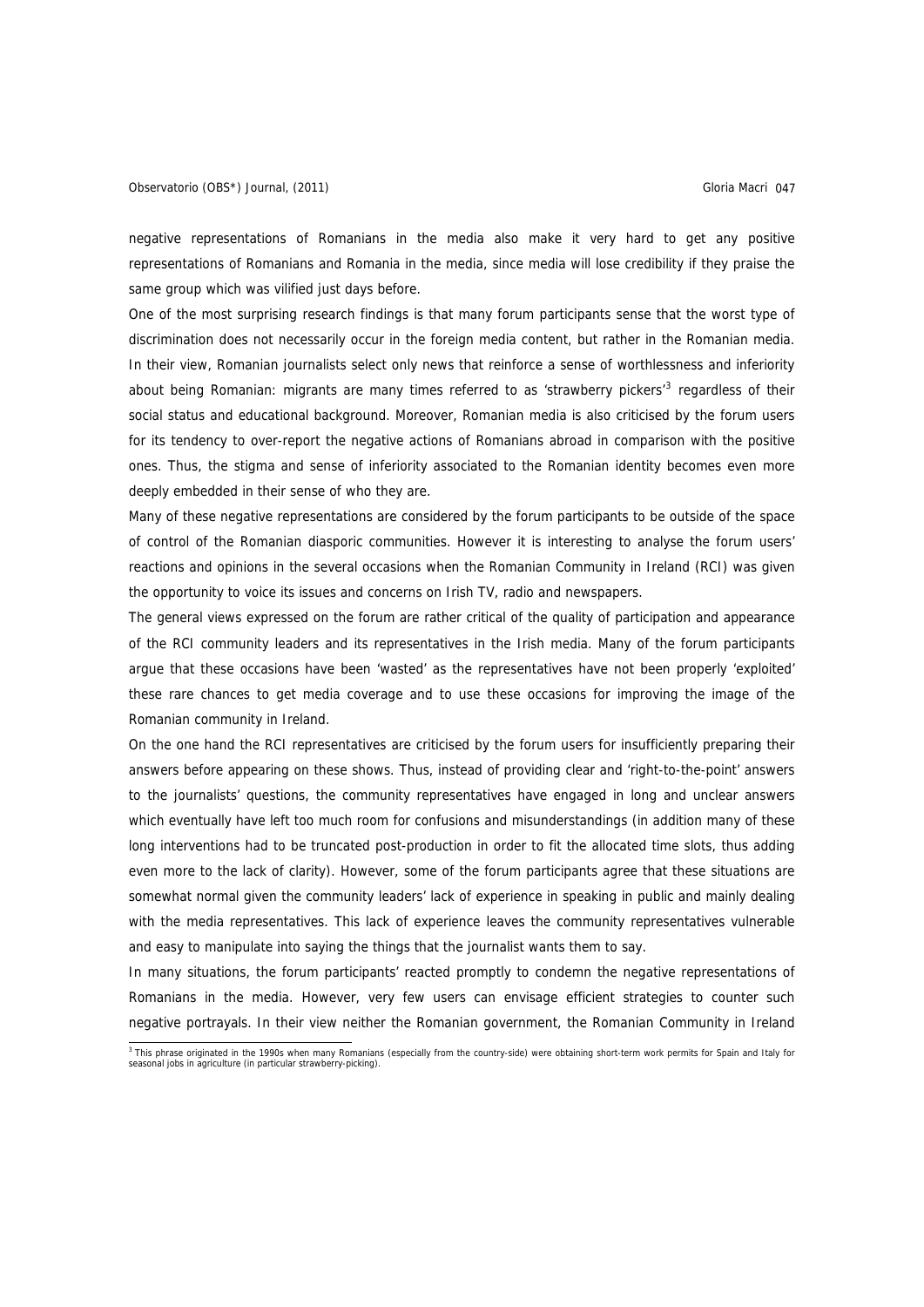as an organisation, nor the members of the Romanian diaspora can actually control these representations and hinder the undesired contents in order to promote a much more positive image of being Romanian. All these aspects linked to media representation have been widely discussed on the forum as the users struggle to make sense of who is to blame for the negative image that Romanians have. Moreover, forum participants also strive collectively to find the solution in relation to what needs to be done to correct this image. **The forum acts thus as a space where these collective feelings of revolt, embarrassment and stigmatised identities are expressed and diaspora struggles to mobilise itself in an effort to change the image of the Romanian community and 'liberate' the Romanian identity from the stigma attached.** 

#### Diasporic media production and identity

Some authors argue that ethnic minority media emerge as consequences of misrepresentation or diminished attention paid to the specific issues of ethnic minorities in the mainstream media. Hence ethnic or diasporic groups are said to adopt strategies to challenge the dominant discourse and make their voices heard (Cottle, 2000; van Dijk, 2000; Alia and Bull, 2005; Karim, 1998; Chan 2005). However diasporic media production is not just a 'weapon' that minorities use to struggle with negative portrayals and lack of coverage in the mainstream media. Diasporic media is a key aspect when we refer to the process of identity construction.

According to Habermas, public sphere needs to be understood as a realm of our social life (Habermas, 1974), 'a sphere between civil society and the state, in which critical public discussion of matter of general interest was institutionally quaranteed' (Habermas, 1989: xi). The public sphere is a 'space' where cultural meanings are circulated and negotiated and Habermas highlighted its key role in the construction of identities. The circulation of these cultural meanings requires specific means for transmitting information. Newspapers, magazines, radio and television are, according to Habermas, 'the media of the public sphere' (Habermas, 1974: 49).

Building on Habermas' argument, Dayan (1998) views that diasporic media and communication are of key importance when we refer to the emerging 'micro public sphere' in which diasporic identities are constructed and re-constructed.

In the case of the Romanian community, there have been several initiatives in the last couple of years to edit Romanian language newspapers and informational newsletters. Unfortunately most of these initiatives could not overcome some of the main challenges that diasporic media has to face, namely shortages of human and financial resources. The Romanian Community of Ireland website and its forum however stood the test of time and this is mainly because it requires fewer financial costs for maintenance and update.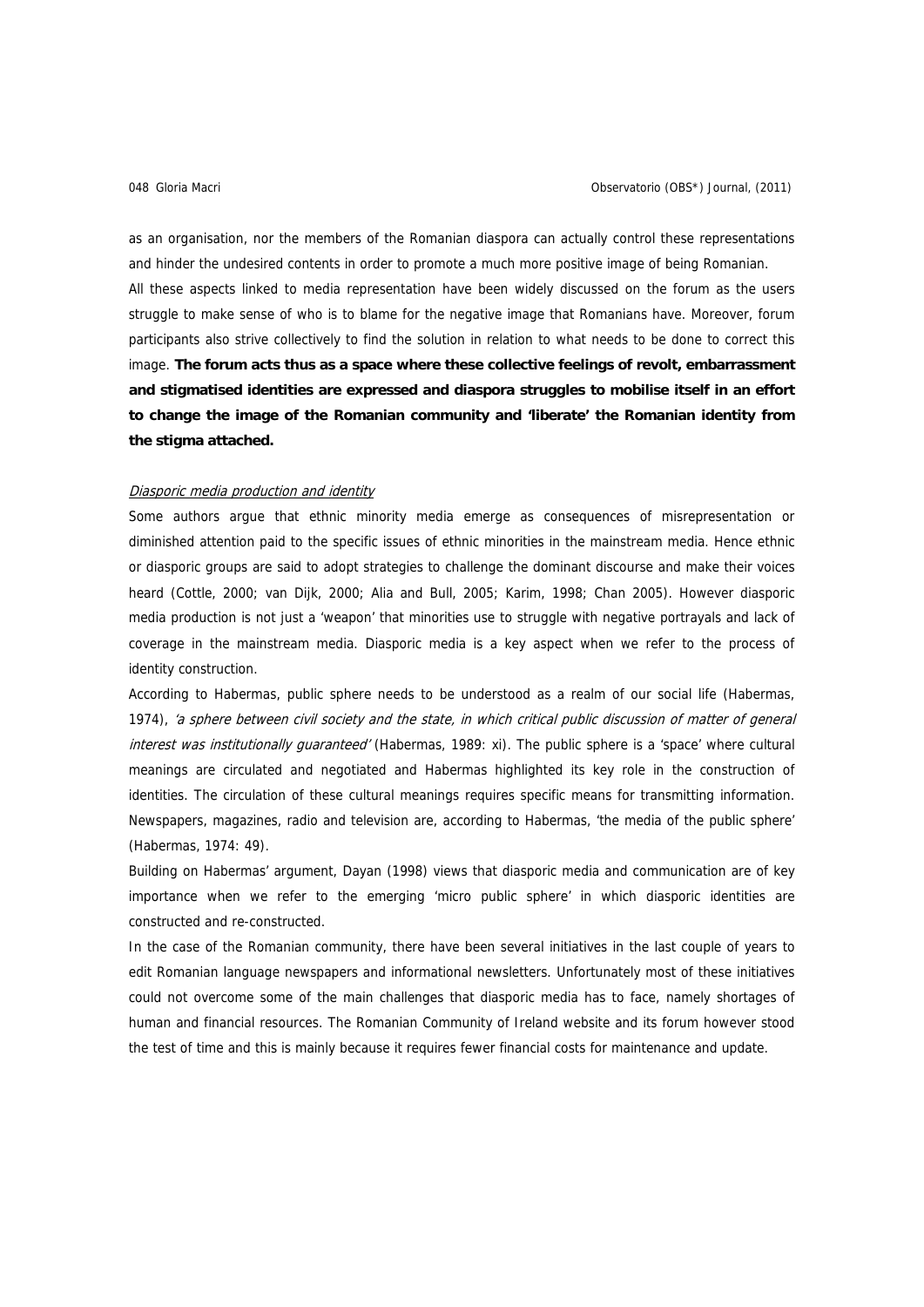Members see the forum as representing much more than just a pool of available information, advice and social contacts for pre-migrants, newcomers and settled migrants alike. The forum is perceived by its users as an essential space for debate, a "round table" (in their own words) where Romanians discuss about their lives in Ireland and the 'fate' of the motherland. The forum also acts as a place where Romanian migrants can release some of the tensions and frustrations which are inherent to the first stages of the integration into a different society.

For many, the forum is also a source of Romanianness as they argue that the forum is accessed most likely "because it is in Romanian rather than solely because it offers information" (F01, female). Besides allowing Romanians in Ireland to practice speaking Romanian, the forum also allows them to *'keep the language* clean', i.e. without contaminating the language with too many foreign words and then eventually speaking what the forum members call 'Romglish' (a mixture of Romanian and English words in the same sentence).

Moreover, the forum constitutes a 'sacred' space where respect for Romanians and Romanianness is of key importance. Many arguments have emerged on the forum when the newcomers to Ireland or even premigrants begin their posts with critical assertions about Romania and Romanian people. It is viewed by many forum users that it is absolutely essential to keep the forum as an oasis of respect at a time when Romanianness has become such a despised identity. Thus, this online space seems to help the participants to create a sense of unity of Romanians as a group and it gives them an opportunity to voice their concerns and opinions in an environment where they feel excluded or disrespected by others:

"[…] the role of this forum is to at least slightly bring us together and to feel a little respected between ourselves if others don't respect us" (M20, male).

It becomes evident that the Romanian community forum represents a space that is produced and reproduced everyday through the contributions of members of the Romanian community. It represents a lively arena for the circulation of information and collective negotiation of cultural meanings and identities of Romanian diaspora in Ireland. These findings are consistent with data from similar research (Miller & Slater, 2000; Chan, 2005; Elias, Lemish & Khvorostianov, 2007) arguing that internet and in particular discussion forums play a complex role in articulating diasporic identifications and feelings of belonging.

On the forum of the Romanian community, 'identity talk' is everywhere. Messages posted provide an insight into how Romanians define themselves and how they are defined by others. In conclusion, **the Romanian community forum represents a public sphere where members of the diaspora negotiate and articulate their sense of Romanianness while also striving to envisage solutions to address the challenges of a stigmatised diasporic (or ethnic) identity.**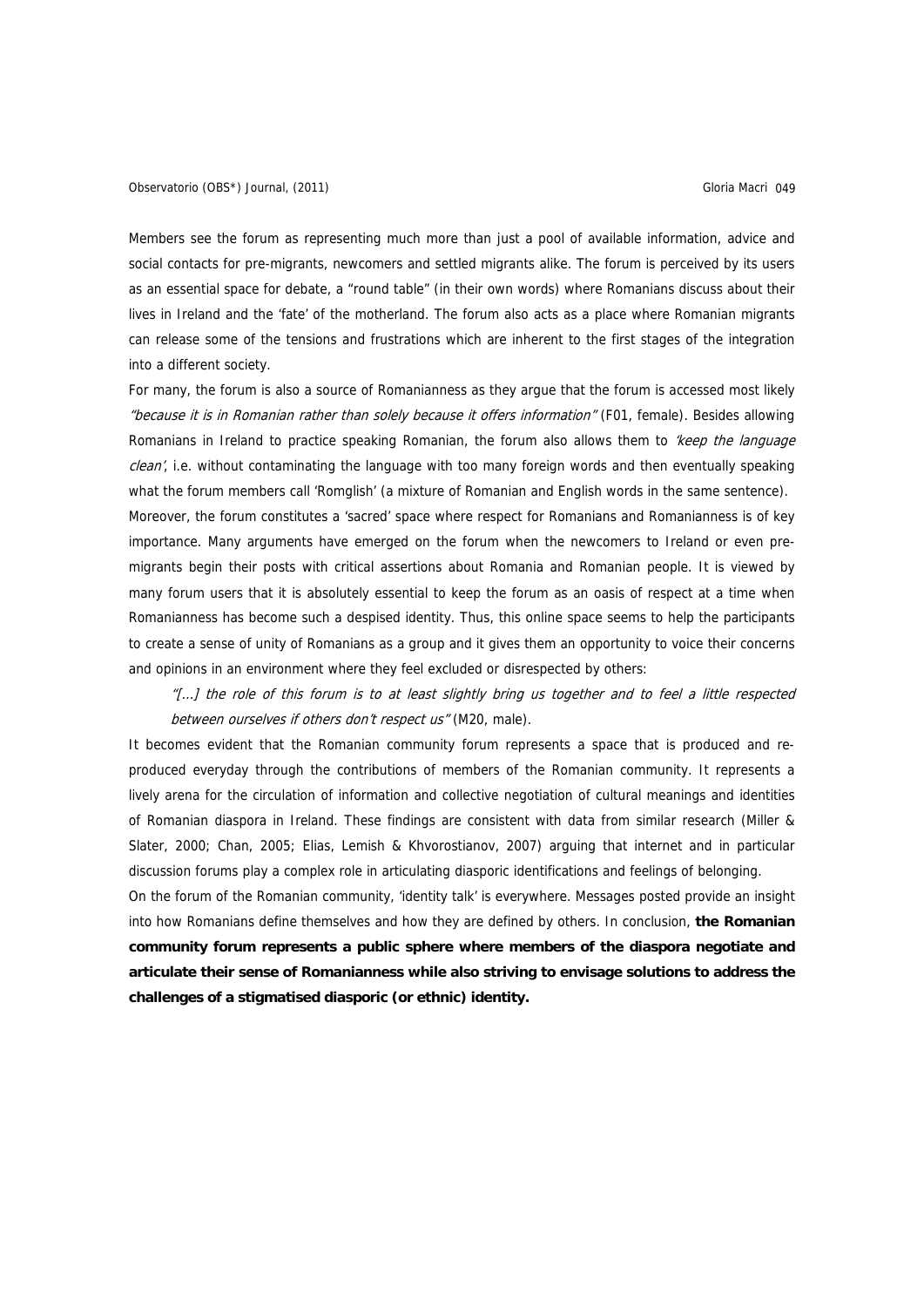#### **5. Conclusion**

This article highlighted some key aspects emerging from empirical research on the Romanian online diaspora living in Ireland and their use media in order to negotiate symbolic identity spaces.

Findings indicated that Romanians consume media from a wide variety of sources. However many of the views expressed on the forum argued that most of the representations of Romanians in the media tend to be very negative and this fact impacted quite significantly on their identities: feeling humiliated about the negative stereotyping and developing feelings of inferiority about who they are as a diasporic community.

For many of the members, the forum represented a retreat into a safe place where they could recollect the positive aspects of Romanianness and use these symbols to regain the lost respect for their homeland, their language and culture and ultimately for their co-nationals. Thus, the forum as a public sphere where identities and meanings are negotiated, may eventually lead to a major reconfiguration of what it means to be Romanian.

In line with existing literature (Karim, 1998; Tsagarousianou, 2004), these findings seem to confirm that the reconstruction and re-negotiation of identities takes place through everyday interactions, such as the daily posts on the forum. In the light of these findings, the Romanian community forum stands out as one of the key arenas where cultural meanings are constructed and reconstructed in everyday talk and diasporic identities are shaped and articulated.

## **Bibliography**

Alia, V. & Bull, S. (2005), Media and Ethnic Minorities, Edinburgh: Edinburgh University Press.

Appadurai, A. (1996), Modernity at large. University of Minnesota Press

Brubaker, R. & Cooper, F. (2000), 'Beyond "Identity"', Theory and Society, 29, 1-47.

Bryman, A. (2001), *Ethnography*. London: Sage Publications.

Chan, B. (2005), 'Imagining the Homeland: The Internet and Diasporic Discourse of Nationalism', Journal of Communication Inquiry, 29(4), 336-368.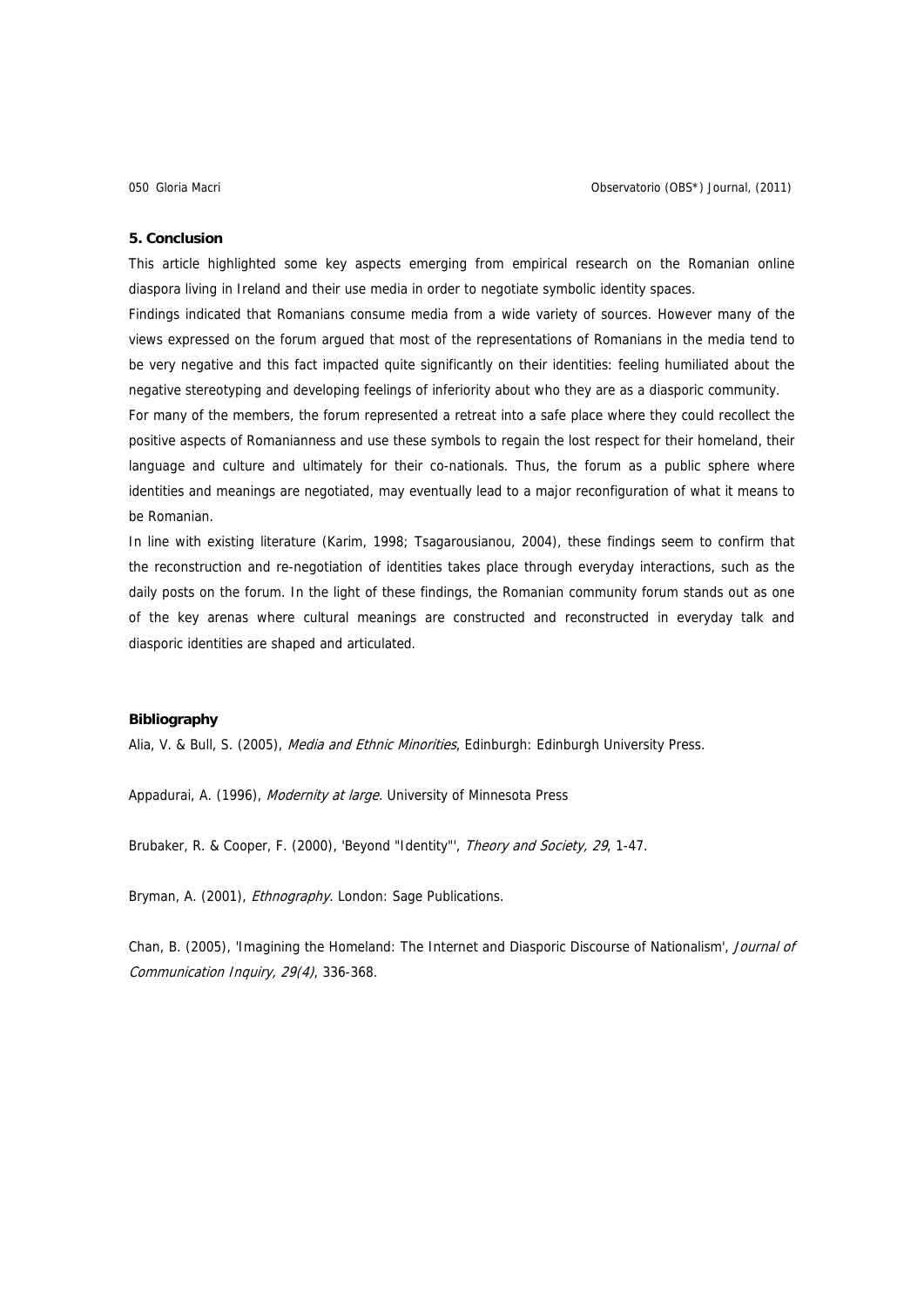Cottle, S. (2000). 'Introduction. Media Research and Ethnic Minorities: Mapping the Filed', in S. Cottle (ed.) Ethnic Minorities and the Media: Changing Cultural Boundaries (pp. 1-30), Buckingham: Open University Press.

Dayan, D. (1998). Particularistic media and diasporic communications. In T. Liebes and J. Curran (Eds.), Media, ritual and identity. London: Routledge.

Deuze, M. (2006), 'Ethnic Media, Community Media and Participatory Culture', Journalism, 7(3), 262-280.

Elias, N.; Lemish, D. & Khvorostianov, N. (2007), 'Reinventing Homeland Identities - The Internet in the Lives of Immigrant Adolescents from the Former Soviet Union in Israel'. Available online at [http://cmsprod.bgu.ac.il/NR/rdonlyres/34396BDB-6C0E-4931-A077-](http://cmsprod.bgu.ac.il/NR/rdonlyres/34396BDB-6C0E-4931-A077-697451885123/34392/EliasLemishedited.pdf) [697451885123/34392/EliasLemishedited.pdf](http://cmsprod.bgu.ac.il/NR/rdonlyres/34396BDB-6C0E-4931-A077-697451885123/34392/EliasLemishedited.pdf) [last accessed 07/09/2010].

Habermas, J. (1974), 'The Public Sphere: An Encyclopedia Article (1964)', New German Critique, 3, 49-55.

Hiller, H. H. & Franz, T. M. (2004), 'New Ties, Old Ties and Lost Ties: The Use of the Internet in Diaspora', New Media and Society, 6(6), 731-752.

Hine, C. (2000). Virtual Ethnography. London: Sage.

Karim, K. H. (1998), 'From Ethnic Media to Global Media: Transnational Communication Networks among Diasporic Communities', Online Working Paper, WPTC-99-02, Economic and Social Research Council - Transnational Communities Programme, Oxford.

<http://www.transcomm.ox.ac.uk/working%20papers/karim.pdf> [last accessed 07/09/2010].

Mandaville, P. (2001), 'Reimagining Islam in Diaspora', Gazette, 63(2-3), 169-186.

Miller, D. & Slater, D. (2000), The Internet. An Etnographic Approach, Oxford: Berg.

Nedelcu, M. F. (2000), 'Instrumentalizarea Spa£iilor Virtuale. Noi Strategii de Reproducere Ÿi Conversie a Capitalurilor în SituaÅ£ia Migratorie', Sociologie Romaneasca [Romanian Sociology], 2, 80-96.